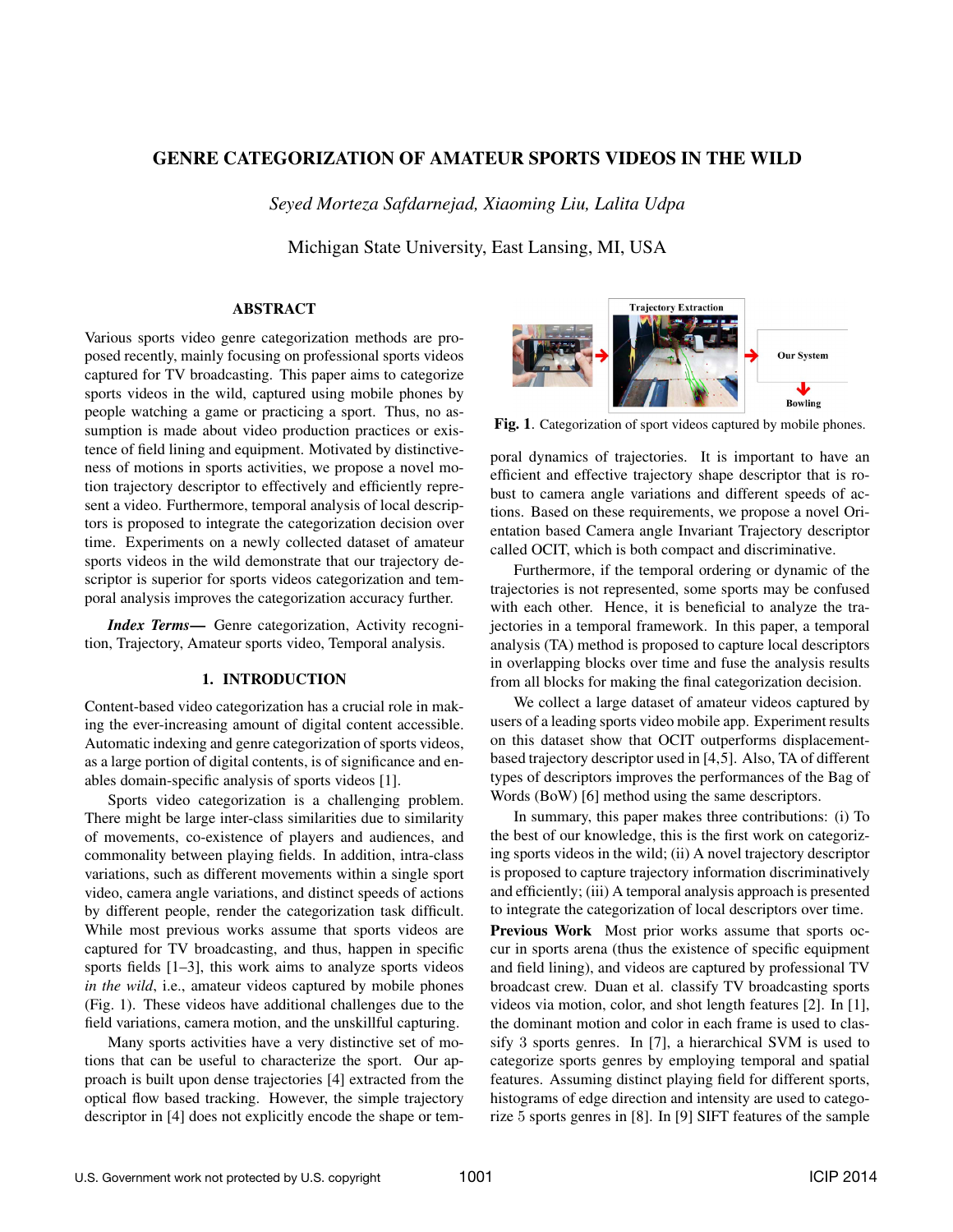frames and BoW [6] are used to categorize sports videos.

Sports videos in the wild are more challenging for visual analysis than broadcasting videos. Firstly, the static image context is less discriminative. Secondly, the camera angle variation is enormous and videos are affected by camera motion. Thirdly, multiple activities may appear in a single video. Finally, cluttered backgrounds increase analysis difficulty. Given these challenges, for sports videos in the wild, we prefer motion-based analysis to context-based analysis.

As a relevant topic, activity/action recognition differs in nature to sports video categorization. While the former aims to recognize specific actions *separately*, in the latter a wide range of activities fall into a *single* genre, leading to a greater intra-class variance. Also, unlike our dataset, action recognition datasets are usually comprised of short videos that precisely encapsulate the action of interest. Activity recognition works can be categorized in recognition from still images [10–12] and videos [13]. They can also be divided to context [9, 12] or motion based methods [4, 14–16]. In the latter, either space-time features [14,15] or trajectories of motions are extracted [4, 16–18]. For both, the dense sampling outperforms interest-based sampling [4, 19]. Our work is a new development along the trajectory-based method that by introducing a novel trajectory descriptor and temporal analysis, improves genre categorization of sports videos in the wild.

#### 2. OUR PROPOSED APPROACH

In our method, motion is analyzed by extracting dense trajectories [4]. To robustly analyze videos in the presence of camera motion, frame by frame motion stabilization is first achieved by matching interest points on consecutive frames and applying the RANSAC algorithm [20] to obtain the affine transformation between consecutive frames.

### 2.1. Dense trajectory and descriptors

As proposed in [4], dense trajectories are extracted at multiple spatial scales. Each point  $p_t = (x_t, y_t)$  at frame t is tracked to the next frame  $t + 1$  by performing median filtering in a dense optical flow field  $\mathbf{W} = (u_t, v_t)$ ,

$$
p_{t+1} = (x_{t+1}, y_{t+1}) = (x_t, y_t) + (K * \mathbf{W})|_{(\overline{x_t}, \overline{y_t})}, \quad (1)
$$

where K is the median filtering kernel and  $(\overline{x_t}, \overline{y_t})$  is the rounded position of  $(x_t, y_t)$ . Trajectories are started from the sample points on a grid spaced by  $W$  pixels. The length of each trajectory is limited to  $L$ , and after reaching this length, the trajectory is removed from the tracking process and new sample points are tracked.

Displacement-based trajectory descriptor Shape of the trajectories can be used as a representative feature. In [4], the displacements of trajectory,  $\Delta p_t = (x_{t+1} - x_t, y_{t+1} - y_t)$ , over L consecutive frames are concatenated to form a vector,  $\hat{\mathbf{s}} = [\Delta p_t, ..., \Delta p_{t+L-1}],$  which is then normalized to be a<br>trainetery descriptor  $s = \hat{\mathbf{s}} / \sum_{k=1}^{t+L-1} ||\mathbf{A}\mathbf{r}||$ . One drawheak trajectory descriptor  $\mathbf{s} = \hat{\mathbf{s}} / \sum_{j=t}^{t+L-1} ||\Delta p_j||$ . One drawback of **s** is being sensitive to the change of speed over time. In a BoW representation, most code words of **s** represent trajectory speed variations, rather than different shapes (Fig. 2 (a)). Trajectory aligned descriptors In addition, following the procedure in [4], the video volume of a neighborhood of each trajectory is aligned and the resultant volume is described using motion boundary histogram (MBH) [21] and histogram of oriented gradients (HOG) [22].

## 2.2. OCIT descriptor

To address the limitation of **s** descriptor, we propose a novel orientation-based trajectory descriptor. It is important to retain the overall orientation of the trajectory and be invariant to the angle from which the sports video is captured. Thus, all trajectory segments with negative displacement over  $x$ -axis are flipped horizontally. Specifically, we compute the orientation of a trajectory segment at frame  $t$  by

$$
\alpha_t = \tan^{-1} \left( \frac{y_{t+1} - y_t}{|x_{t+1} - x_t|} \right).
$$
 (2)

The parameter  $\alpha_t$  concisely captures the trajectory shape, but confuses some special trajectories, e.g., an upward zigzag and a 45 degree upward straight trajectory. Therefore,  $\Delta \alpha_t =$  $\alpha_{t+1} - \alpha_t$  is also used to describe the trajectory shape. We denote the histogram of  $\alpha_t$  and  $\Delta \alpha_t$  as  $\mathbf{h} = [h_1, ..., h_N]$  and **. Since tiny motions result in very small tra**jectory segments, which are less important in overall shape, the contribution of each trajectory segment is weighted by  $\|\Delta p_t\|$ , for both **h** and **g**. Thus, **h** and **g** are defined as,

$$
h_n = \sum_{t=1}^{L} \delta_n(\alpha_t) ||\Delta p_t|| ; n \in \{1, ..., N\},
$$
 (3)

$$
g_m = \sum_{t=1}^{L} \varphi_m(\Delta \alpha_t) ||\Delta p_t|| ; m \in \{1, ..., N_{\Delta}\}, \quad (4)
$$

where  $\delta_n$  and  $\varphi_m$  are the indicator functions,

$$
\delta_n(\alpha_t) = \begin{cases}\n1, & \text{if } \frac{(n-1)\Pi}{N} - \frac{\Pi}{2} < \alpha_t < \frac{n\Pi}{N} - \frac{\Pi}{2} \\
0, & \text{otherwise}\n\end{cases},
$$
\n
$$
\varphi_m(\Delta \alpha_t) = \begin{cases}\n1, & \text{if } \frac{2(m-1)\Pi}{N\Delta} - \Pi < \Delta \alpha_t < \frac{2m\Pi}{N\Delta} - \Pi \\
0, & \text{otherwise}\n\end{cases}.
$$

By concatenating  $h$  and  $g$ , followed by  $L_2$  normalization, the new trajectory descriptor named Orientation-based Camera angle Invariant Trajectory (OCIT) descriptor, is defined,

$$
OCIT = \frac{(\mathbf{h}, \mathbf{g})}{\sqrt{\|\mathbf{h}\|^2 + \|\mathbf{g}\|^2}}.
$$
 (5)

Given the descriptors computed from a set of training videos, we perform codebook learning via K-means clustering and observe the variability of the code words. As shown in Fig. 2 (a), many of the trajectories for **s** look similar, but in fact they represent different paces of movements. Although the training videos contain many trajectories with considerable curvatures, they are not well captured by the code words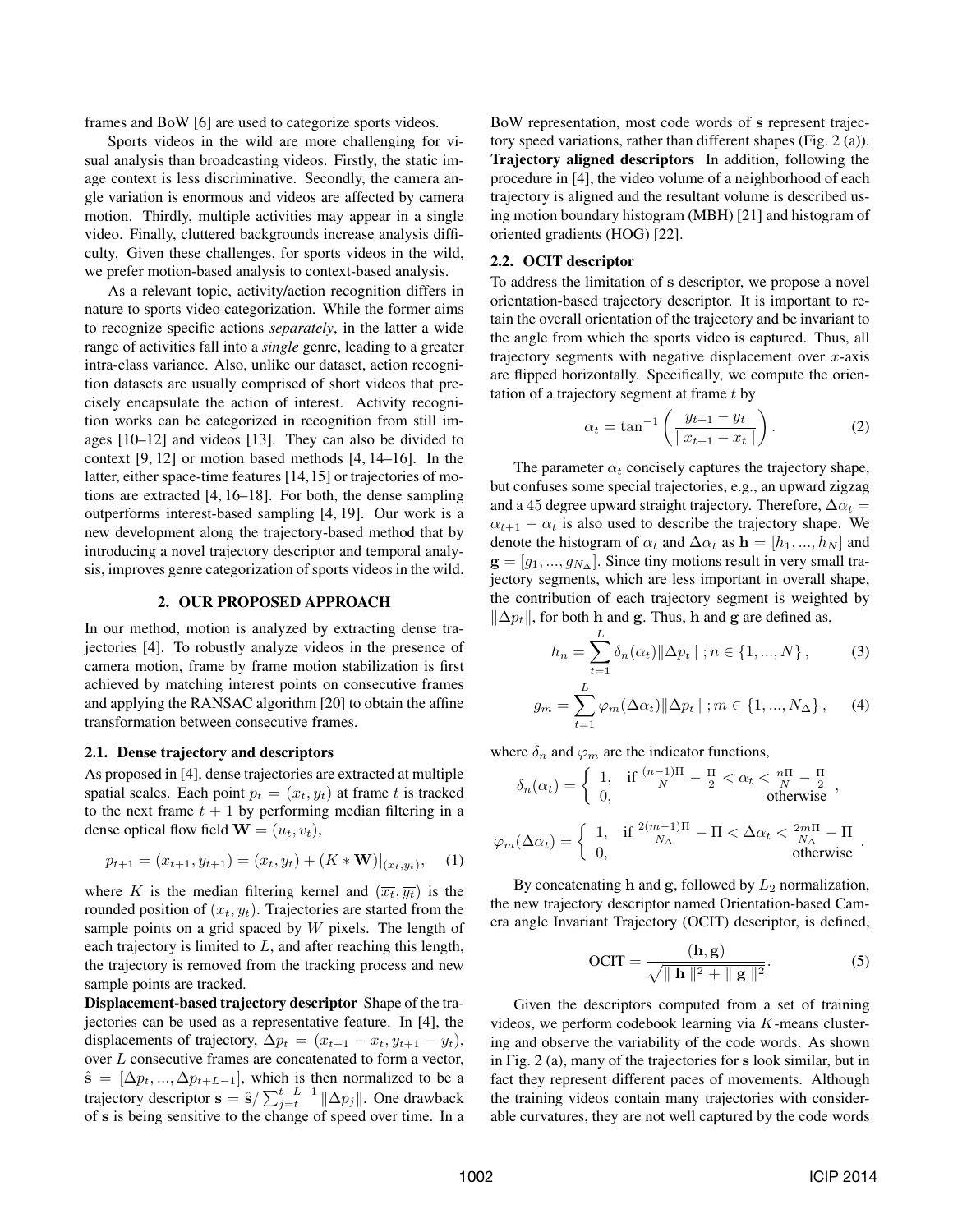

Fig. 2. Representative trajectories of 100 code words for a) **s** and b) OCIT. Each trajectory has the minimum distance to one code word.

of **s**. In contrast, the code words of OCIT (Fig. 2 (b)) capture a vast range of trajectories with different shapes, curvature and overall orientations. Therefore, OCIT is likely to be more effective to represent trajectories than **s**.

Furthermore, OCIT has a fixed dimension of 15 ( $N = 10$ ,  $N_{\Delta} = 5$ ), while s has a dimension of 2L. Thus, the new trajectory descriptor is both effective and efficient. In the case of limited training data, a lower feature dimension, and hence a lower number of BoW code words, are highly desirable.

## 2.3. Temporal analysis of videos

Since temporal segmentation is normally not available for sports videos in the wild, it is possible to encounter cases that only a small part of the video contains representative motions. Thus, it is critical to analyze the video in short time segments and properly fuse them to make the final decision based on the most informative segments. Many works split the videos temporally to capture semantics of actions. Some works find the most informative spatio-temporal part of a video using Multiple Instance Learning (MIL) [23, 24], but for our dataset, MIL performed poorly, which is consistent with the finding of [23] that the performance of MIL decreases as the complexity of the datasets increase. In addition, even for temporally segmented videos, there may be ambiguities if the temporal order of trajectories is not taken into consideration.

For TA of motions, each video volume is divided to nonoverlapping temporal cells of 1-second length. Histograms of different descriptors based on the trajectories are calculated for each cell. As shown in Fig. 3, the histograms of  $N_c$  consecutive cells are then concatenated and  $L_2$  normalized to form the feature representation of one block  $\mathbf{b}^k$ , where  $k$  is the index of the block. Thus, the feature dimension of each block,  $d$ , is  $N_c$  times the feature dimension of each cell. Blocks slide over cells, with  $\frac{100(N_c-1)}{N_c}$  percentage of overlapping between consecutive blocks. Now, in the collection of block features corresponding to a single video, at least one block represents the most informative  $N_c$ -second segment of the video. Since TA increases the dimension of video representation by a factor of  $N_c$ , we reduce the dimension of  $\mathbf{b}^k$  via PCA such that 95% of the variance is retained. If the number of cells in a video is less than  $N_c$ , the cells are concatenated and zero padded to form the block.

For a C-category categorization problem, a classifier  $f$ :



Fig. 3. TA of video blocks, each composed of  $N_c$  cells.

 $R^d \to R^C$  is trained over d-dim block feature  $\mathbf{b}^k$  and outputs a  $L_1$  normalized  $C$ -dim score vector representing the probability of the block belonging to each of the C categories. Given a test video i, M cells and  $M - N_c + 1$  blocks are generated. Experiments show that for blocks where the trajectories are not representative of a specific sports genre, the scores are more randomly distributed over a larger number of categories, and hence the maximum score is relatively low. By denoting the feature representation of block  $k$  of video  $i$ as  $\mathbf{b}_k^k$ , and its scores as  $\mathbf{x}_k^k$  ( $k = 1, ..., M - N_c + 1$ ), a weighted fusion is used to compute the final score vector of video *i*, defusion is used to compute the final score vector of video  $i$ , denoted as  $\mathbf{x}_i$  (both  $\mathbf{x}_i^k$  and  $\mathbf{x}_i$  are *C*-dim vectors). The weight of each block is the likelihood of the maximum score of the of each block is the likelihood of the maximum score of the block given a correct categorization, denoted as  $p_+(\cdot)$  and estimated by a Gaussian distribution during training. Thus,

$$
f(\mathbf{b}_i^k) = \mathbf{x}_i^k = (x_{i,1}^k, ..., x_{i,C}^k) \text{ s.t. } \sum_{c=1}^C x_{i,c}^k = 1,
$$
 (6)

$$
\mathbf{x}_{i} = \sum_{k=1}^{M-N_{c}+1} p_{+}(\max_{c} x_{i,c}^{k}) \mathbf{x}_{i}^{k}.
$$
 (7)

The final sports category of video  $i, y_i$ , is the category with the maximum value in  $x_i$ ,

$$
y_i = \arg\max_c(x_{i,1}, ..., x_{i,C}).
$$
 (8)

### 3. EXPERIMENTAL RESULTS

Dataset We collected a dataset of 1, 047 videos from 15 sports categories captured by amateur users via a mobile phone app. In each category, 50 videos are used for training and 15 <sup>−</sup> 25 videos for testing. The average, max., and min. video length is 35s, 242s, and 1s respectively. Videos are not temporally segmented, so the most informative segment may appear at any part of the video. Our dataset is favorably comparable in size with UCF Sports [25] and Olympic Sports [26] datasets (both are professional sports videos captured by professional TV crew), where each of the three datasets has 15, 9 and 16 categories, and  $\sim$  70,  $\sim$  20 and 50 videos per category respectively. We will make our dataset publicly available<sup>1</sup>.

**Implementation Details** We use  $K$ -means clustering to learn a BoW codebook [6] and the implementation in [5] to calculate dense trajectories. To prevent the trajectories of the background or audiences from dominating the trajectories of the players, in all BoW representations the bins with values

<sup>1</sup>http://www.cse.msu.edu/˜liuxm/sportsVideo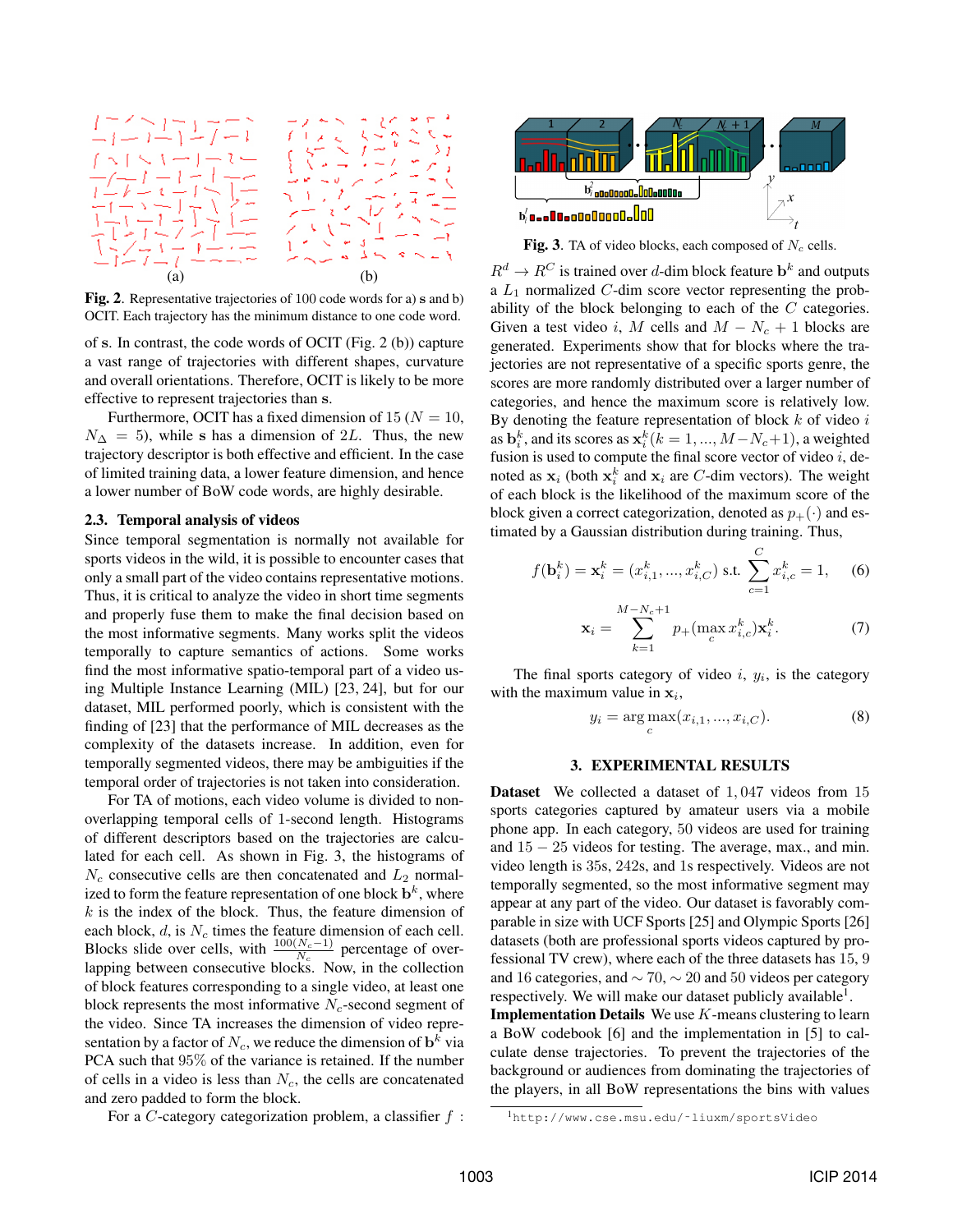| Descriptor combination | <b>BoW</b> | TA       |
|------------------------|------------|----------|
| s                      | 38.0%      | $43.1\%$ |
| <b>OCIT</b>            | 45.0%      | 49.0%    |
| <b>HOG</b>             | 55.4%      | 61.8%    |
| $HOG + s$              | 57.7%      | 64.6%    |
| HOG+OCIT               | $60.6\%$   | 67.0%    |
| <b>MBH</b>             | 53.3%      | 56.9%    |
| MBH+HOG                | 65.1\%     | 66.7%    |
| $MBH+HOG+s$            | 66.4\%     | 67.4%    |
| MBH+ HOG+ OCIT         | 68.5%      | 69.1%    |

Table 1. BoW and TA accuracy at various descriptor combinations.



Fig. 4. Sample frames from videos of Skiing category.

larger than  $\mu + u\sigma$  are clipped to  $\mu + u\sigma$ , where  $\mu$  and  $\sigma$  are the mean and standard deviation of the values in all bins and  $u$  is a clipping parameter. This is similar to the clipping normalized histograms in SIFT by a threshold of 0.2 to ensure robustness to illuminations [27]. To compute the trajectories and descriptors, we set  $W = 15$ ,  $L = 30$ ,  $N = 10$ ,  $N_{\Delta} = 5$ ,  $N_c = 5$ , and  $u = 3$ . Default parameters as in [4] are used for trajectory aligned HOG and MBH descriptors. RBF kernel SVM is used for classification and the parameters are tuned via 5-fold cross validation. In all experiments, the number of code words in BoW is 100, 50, 100 and 100 for **s**, OCIT, HOG and MBH respectively. The categorization *accuracy*, the fraction of correctly categorized videos, is used as the metric.

Results of Accuracy As shown in Tab. 1, OCIT outperforms **s** by *itself* (45% vs. 38%) and by *combining* with other descriptors, in both BoW and TA. Considering the compactness of OCIT, this is an impressive result. For *all* combinations of descriptors, TA outperforms BoW. However, as features get richer through combination of descriptors, TA deals with higher dimensionality and results in less improvement due to the curse of dimensionality. Performance of TA for HOG+OCIT is better than BoW for richer combination of MBH+HOG. Note that OCIT is substantially more efficient to compute than MBH. The top performance of 69.1% is achieved by fusing MBH, HOG and OCIT in the TA approach. To compare with prior work, we implement a stateof-the-art context-based sports categorization method [9], which uses BoW on SIFT descriptors, and receive an accuracy of 42.9%. This demonstrates that for categorization of sports videos in the wild, motion-based method is more powerful. Figure 4 shows the environment diversity in our data and provide probable reason for the poor result of [9].

Figure 5 illustrates a temporal analysis result of a 31 second video of Hockey category with the label 11. TA extracts 27 blocks for this video. The label assigned to each



Fig. 5. Labels assigned to temporal blocks of a Hockey video.



Fig. 6. Categorization accuracy for each category using each single descriptor and the temporal analysis scheme.

block is shown in this figure, with the size of circle representing the weight assigned to each block as in Eqn. 7. The first 10 seconds of the video are more representative of Hockey and are correctly labeled as 11 with larger weights. Therefore, in spite of all the ambiguities in the later part of the video, this video is correctly labeled as Hockey by the temporal analysis.

Figure 6 shows the accuracy of categorization for each category using the TA scheme. Performances are especially low for Pole vault and Baseball. All descriptors confuse Pole vault mainly with Weightlifting. For Baseball, s, OCIT, HOG, and MBH mainly confuse this category with Golf, Swimming, Golf, and Volleyball respectively. For categories like Golf and Bowling that have very distinct and limited set of movements, the categorization performance is very good.

Results of Efficiency Since most of the computation time is spent on optical flow calculation, using BoW or TA has negligible computational cost in the test phase. For example, while trajectory and descriptors computation takes  $\sim 1,225$  for a 35s-video, BoW and TA for the MBH descriptor take average of 0.002s and 0.018s respectively. Thus, the categorization time using BoW and TA methods is almost the same, and they are on par with other trajectory-based methods [5, 17].

## 4. CONCLUSIONS

This paper proposes a sports video genre categorization method. We introduce a compact and efficient orientationbased trajectory shape descriptor that is invariant to camera angle variations. A temporal analysis method is introduced to integrate the decisions of local descriptors over time. Superior performance is observed on a dataset of amateur sports videos in the wild when compared to baseline methods.

We plan to extend this approach to a large sports video dataset and human activity datasets. Also, integrating trajectory descriptors with methods in body pose estimation [28,29] can be another future direction.